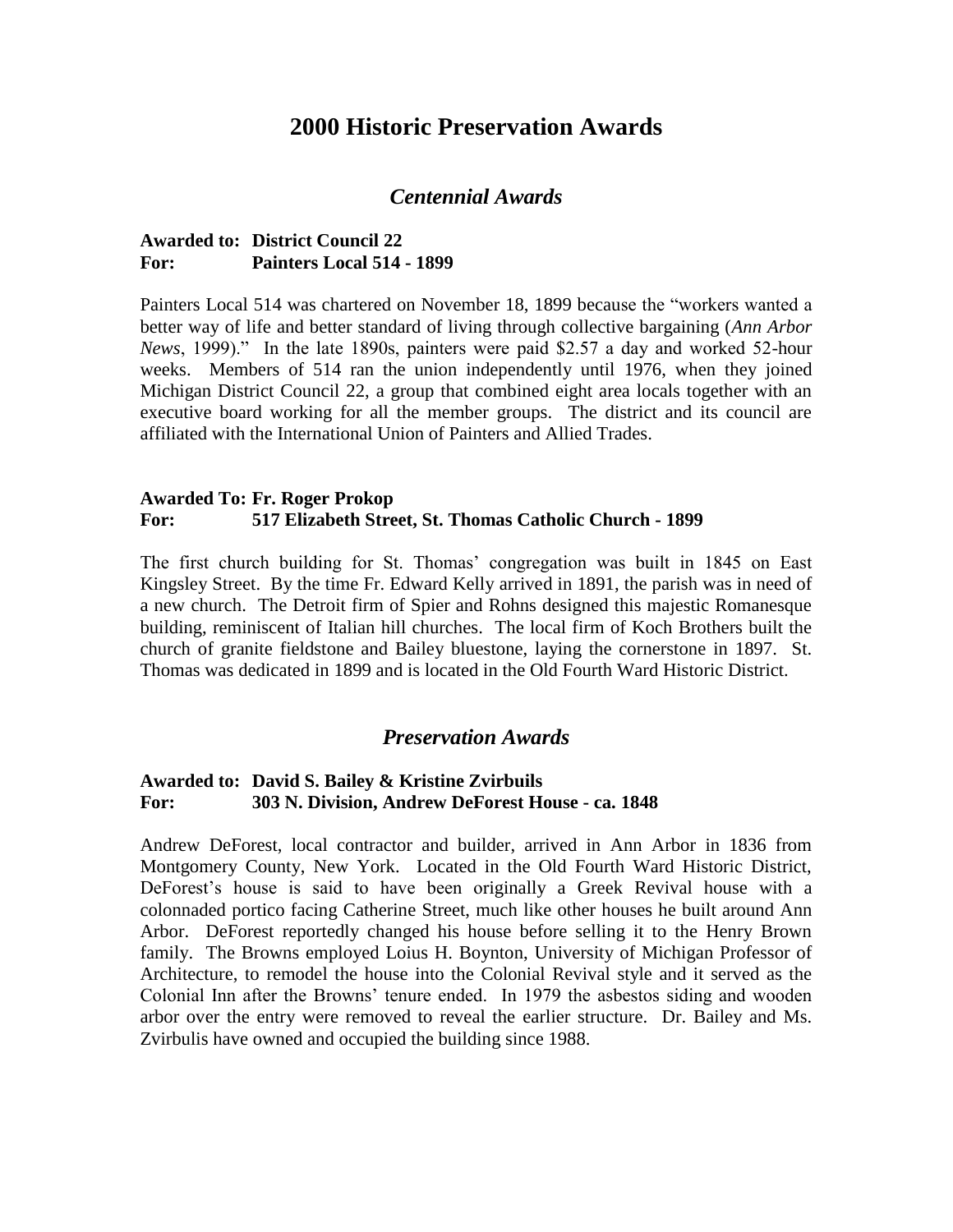## **Awarded to: Paul & Maxine Rosasco For: 1028 Woodbridge, Frank Bowen House - 1929**

Built in 1929 and designed by local architect Hugo Mann, 1028 Woodbridge was the home of Frank Bowen. This nicely maintained Tudor has original steel casement windows. The current owners are only the third family to live at the address and have consistently provided attractive landscaping on their property. The Rosascos have lived here since 1959.

[Mr. Rosasco's letter reads: "The house was actually built in 1927 by Weinburg and Kurtz Construction Company of Ann Arbor. It was built for Hugo Mann, a bank official for the old Farmers and Mechanics Bank located at Main and Huron (now National City Bank). Mr. Mann died suddenly in 1928 and the property was sold to Mr. Frank Bowen. Mr. Mann has two sons still living in this area. Robert Mann retired from Detroit Edison and is living in Chelsea. Eugene Mann retired from Michigan Bell Telephone Company and is living in Ann Arbor. Mr. Bowen was a partner in the Bowen, Jensen, Farrell Engineering firm. I don't believe it is in business any longer."]

## **Awarded to: Charles & Joan Weber For: 2204 Lafayette, Earl V. Moore Hosue - 1931**

This brick, side-gabled Tudor Revival with original double-hung windows was built in 1931 for University of Michigan music professor Earl V. Moore and his wife, Blanche. Earl Moore was appointed University Organist in 1915 and became a Professor of Music in 1919, remaining as such until his retirement in 1961. In 1923, Professor Moore was named Director of the University School of Music and Conductor of the Choral Union. In 1946, Moore's title was changed to Dean of the School of Music, and he remained Dean until 1960. The university later named its new School of Music building on North Campus for this widely regarded organist, composer, administrator, and much loved professor. The Webers have owned the house since 1964.

## **Awarded to: Conrad & Isabel Kottak For: 2025 Seneca, Nina Burton House - 1926**

An unusual Norman brick house featuring Flemish bond brickwork, architect Albert Kahn built this house in 1926. The home was built for Nina Burton, widow of University of Michigan President Marion Leroy Burton, with money raised by university alumni. Some original steel casement windows are still in place and the home has been well maintained. The Kottaks purchased the home in 1975.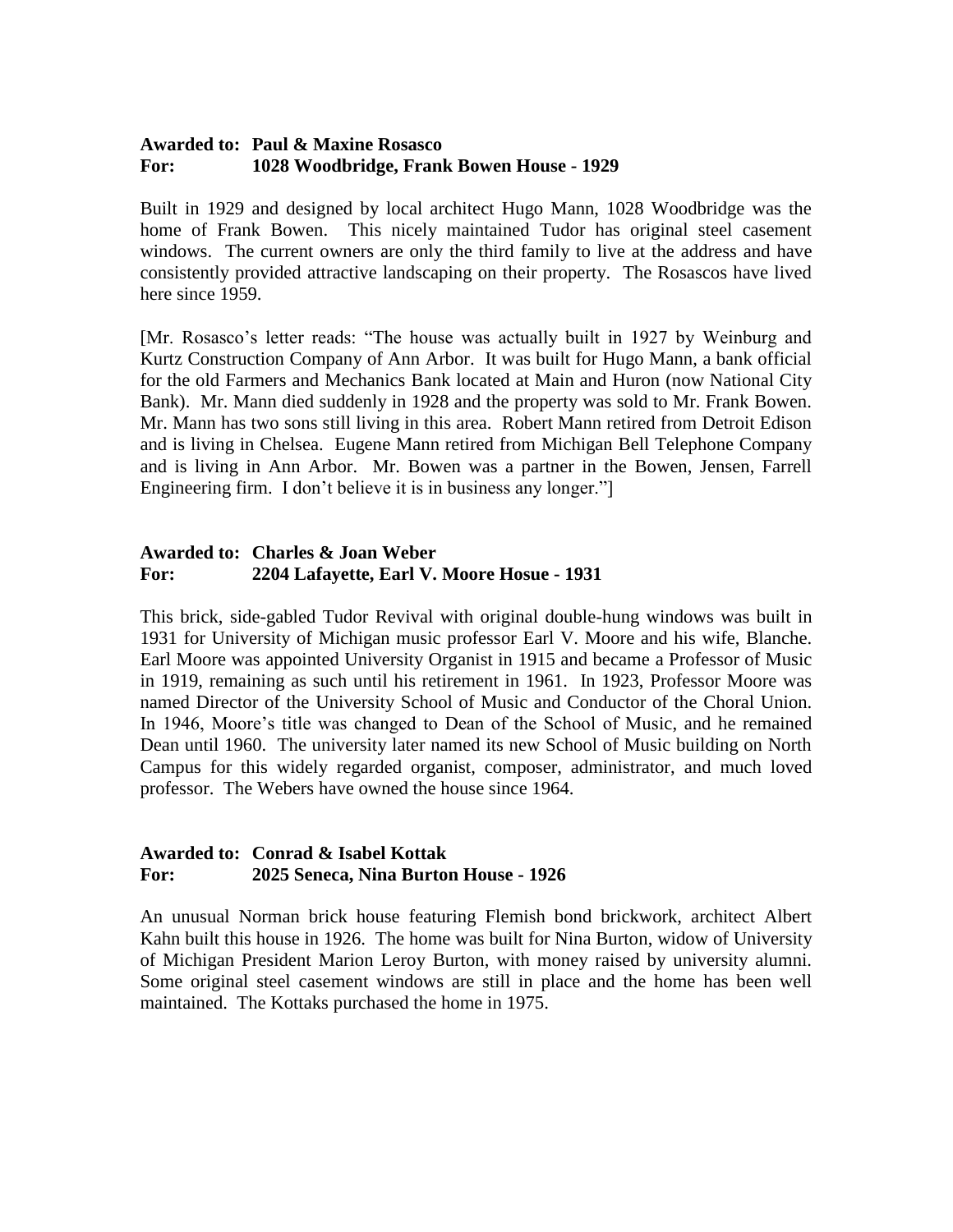## *Rehabilitation Awards*

#### **Awarded to: Detroit Edison For: 987 Broadway, Argo Substation - 1905**

The Argo Hydroplant (now the Argo Substation) has a long industrial history dating back to the earliest dam across the Huron River. Designed in 1905 by local architect and University of Michigan Professor of Architecture Emil Lorch, it has been well maintained by the Detroit Edison Company, who recently provided sensitive window replacements and tuck pointing to the exterior of this Individual Historic Property.

The substation was purchased from the Michigan Milling Company in 1909 by Alex Dow, president of The Detroit Edison Company. The property was acquired as part of a greater property acquisition to develop a series of hydroelectric facilities along the Huron River. Some of the facilities were located at Delphi, French Landing, and Belleville. The original plan of development of water power on the Huron River encompassed a total of nine hydroelectric plants.

Prior to the acquisition of the Argo site, it was used for milling of grains into flour and other products by the Michigan Milling Company. Many of the other sites purchased by Alex Dow were former milling sites as well. The locations were ideal for milling because of the natural formations and water resources of the Huron River. These features also made them ideal for hydroelectric generation.

The property on which the Barton Hills Subdivision was developed was one of the first property acquisitions for the planned hydroelectric project. Portions of the properties weren't necessary for the completion of the Huron River Hydro Project, and were later developed by Detroit Edison into the Barton Hills and Geddes Farms Subdivisions. Barton Hills Subdivision was the first development project created by The Detroit Edison Company.

#### **Awarded to: Washtenaw County Administration For: 110 N. Fourth Avenue, YMCA - 1905**

Ann Arbor's first YMCA building was designed by Irving and Allen Pond, natives of Ann Arbor and graduates of the University of Michigan. Erected in 1905, the three-anda-half-story rectangular red brick building is reminiscent of a Renaissance/Baroque palace in its grand scale and architectural detail. Washtenaw County carefully rehabilitated the exterior façade, with special care given to the original windows.

## **Awarded to: Avalon Housing For: 1217 W. Huron - 1870s**

Originally a farmstead, the property at 1217 W. Huron Street was incorporated into the city limits by 1887 and owned by Benjamin Crookston, president of Peninsular Soap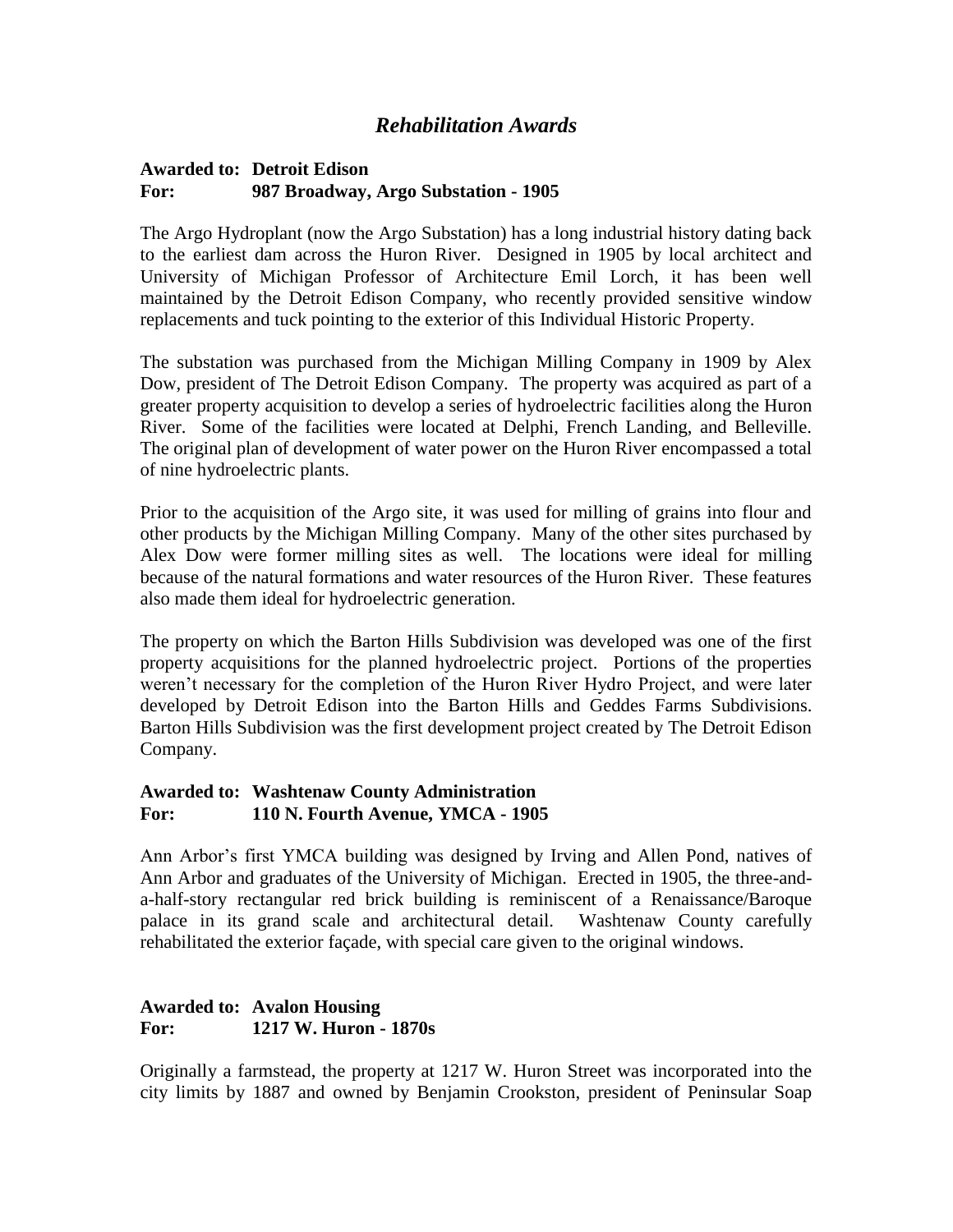Company. In 1935, while it served as home to Esther and Arthur Dunham, it earned the distinction of being the founding place of the local Friends (Quakers). (There was a Friends' Meeting House on North State Street in the 1860s.) After World War II, it was divided into apartments. Avalon Housing bought the property in 1996 and spent two years rehabilitating it inside and out to serve as affordable housing.

## **Awarded to: James & Marjorie Wessinger For: 419 E. Kingsley, Mrs. Gladys Lambert House - 1928**

This English Cottage style house was built in 1928, and is first listed as the home of Mrs. Gladys Lambert. The current owners removed the siding siding to reveal the original cut shingle exterior, greatly enhancing the appearance of the house, which is located in the Old Fourth Ward Historic District.

## **Awarded to: Bill Zirinksky & Ruth Schekter For: 114 S. Main, Crazy Wisdom Tea Room – 1860s**

The owners of Crazy Wisdom Bookstore and Tea Room completely transformed this 1860s building. The exterior façade was rejuvenated, which involved replacing a nonoriginal storefront with recessed wood and glass in a more traditional manner, relating to the triple windows at the second and attic floors. Seventy years of paint were removed from the natural brick, "literally stripping away the recent past to reveal the building's original character." Transoms were made operable again. The second floor's ornate tin ceiling and original pine floor were made the focal point of the upstairs Tea Room.

"A decorative painting consultant extensively cleaned the ceiling and repainted damaged areas. The cornice and escutcheons—the decorative panels surrounding the tearoom's three chandeliers—were repainted a salmon color to complement the muted gold of the ceiling's main panels. The interior finishes of the building were gutted, stripping away the commonplace drywall and acoustical ceiling panels. Now, antique furniture, pine floors and finely crafted wood casework, bookcases far beyond your basic bookshelf, bring the interior to life." A sumptuous, paneled stairway of mahogany draws patrons to the second floor, which had been vacant for almost seventy years. In addition, all mechanical, electrical, and plumbing systems in the building were completely replaced, bringing the building into the  $21<sup>st</sup>$  century.

The renovation has also earned a Huron Valley Chapter of the AIA Honor Award. Architect for the project was Lorri Sipes of SmithGroup, Inc., and work was completed by Phoenix Construction.

[The quoted sections are from an article entitled, "Beyond Conventional Wisdom—Crazy Wisdom Bookstore's New Facility Feeds Body and Soul," from May 2001 Construction Association of Michigan Magazine*.*]